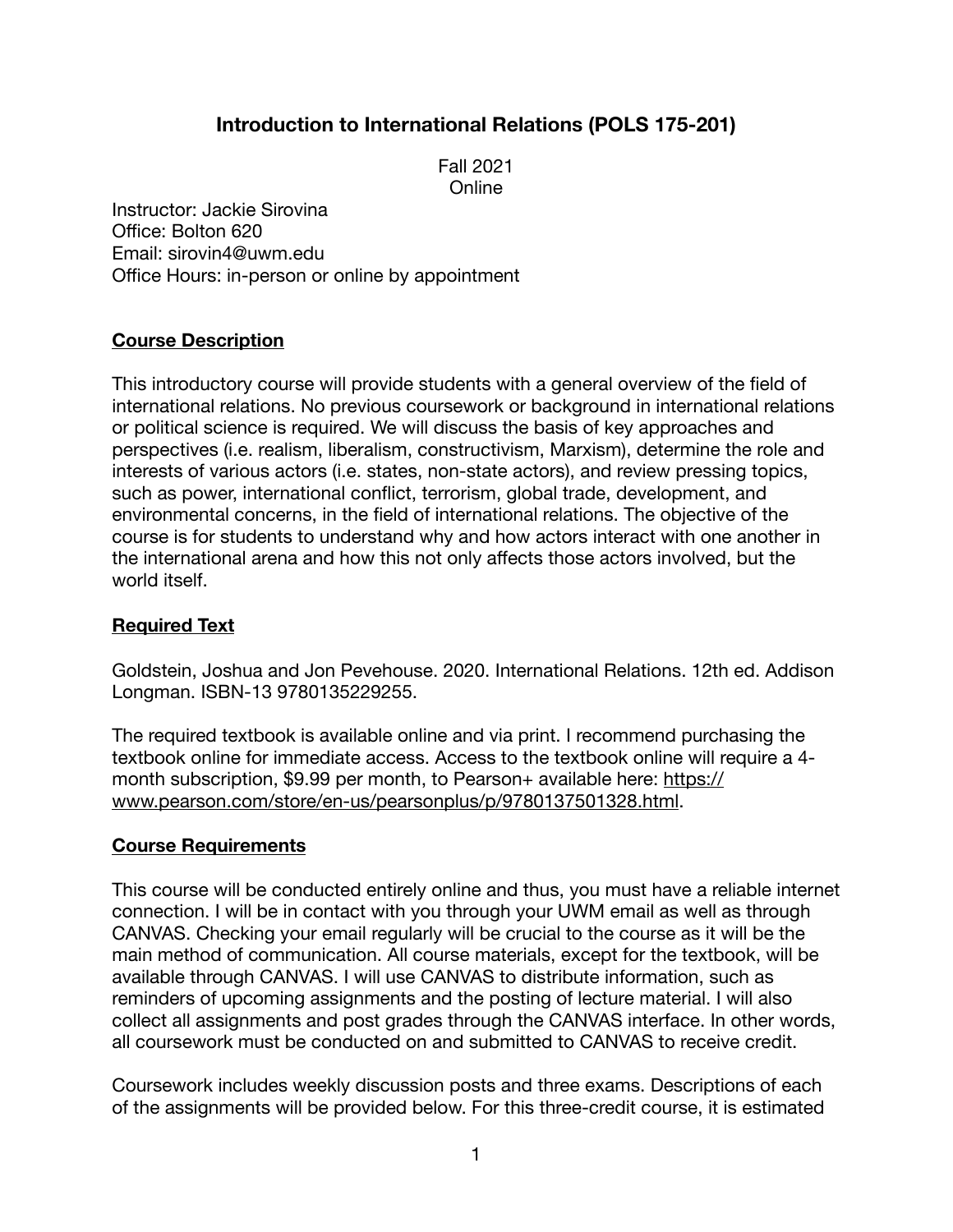that you will undergo approximately 115 hours of reading, lectures, discussion posts, and exams. Over the course of the semester, it is estimated that there will be about 30 hours of lecture, 45 hours of textbook readings, 20 hours of discussion posts and comments, and 20 hours of studying and taking exams. Although the exact breakdown will vary by student and by week, my expectation is that students will spend sufficient time preparing and executing the course requirements.

### **Discussion Posts**

Over the course of the semester, students must complete ten of the eleven weekly discussion questions. If complete all eleven discussion posts, the lowest grade will be dropped. Discussion posts are due every Sunday night by 11:59 PM.

Each week, one or more discussion question(s) will be posted to CANVAS' "Discussion" section. Each of the questions in the prompt must be addressed when completing the weekly discussion post assignment. Responses must demonstrate you have read the textbook material and watched the lecture and thus, understand the topic of the discussion. Be sure to include all relevant information from the course lectures and textbooks to support your answer. Outside sources are not required, however, if choose to use any sources beyond the course material, correct citations must be included. Failure to properly cite outside material will result in a 0 for that week's discussion post. To attain full points for the weekly discussion assignment, discussion responses must be written in complete sentences and reach a minimum of 300 words (approximately just over a half-page single-spaced).

In addition to posting your own original response to the discussion questions listed, you must also comment on another student's post with a minimum of 100 words (approximately a quarter-page length single-spaced). Commenting on another student's post could include things such as why you agree or disagree with their answer (and provide evidence to support your argument) or explaining why you thought their response was interesting or unique (i.e. they addressed something you didn't think of). While you do not have to agree with your classmates, all responses must follow appropriate forms of classroom behavior. Please be thoughtful of your responses to your classmates and treat them with respect. Any responses that are abusive, profane, or are personal attacks against another student will result in a loss of points for the weekly discussion assignment and will result in a warning. If attacks continue, you will be reported to the Dean of Students and will result in a loss of all points for the discussion posts portion of your final grade.

### **Exams**

A total of three exams will be administered over CANVAS throughout the semester. The schedule of exams is posted below in the "Course Schedule" section of the syllabus. During exam weeks, you may take the exam at any time. However, you will only have one opportunity to take the exam. Once the exam is started, you must finish the exam. Exams are timed to 50 minutes. Please plan accordingly, as any exams started after 11:09 PM on Sunday nights will not receive the full time allotted for the exam. Furthermore, make sure you have a secure internet connection before the start of the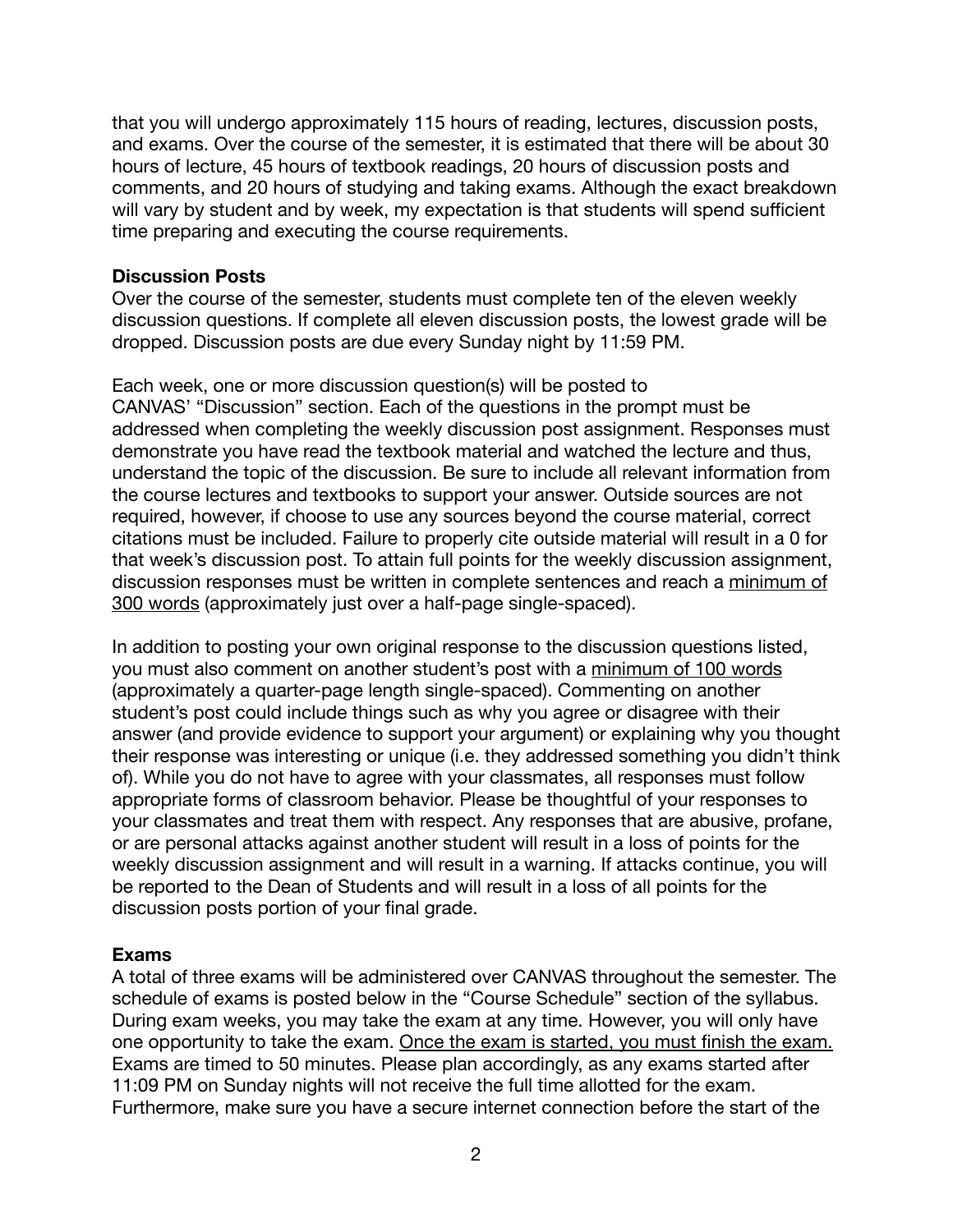exam. As this is an online course, it is your responsibility to ensure an adequate internet connection. Having a poor internet connection cannot be used as an excuse to finish an exam at another time once the exam has already begun.

Exams will consist of true and false, multiple-choice, and short answers. Please prepare for the exams as if you were taking an in-person, closed-book exam. While I cannot prevent you from using your notes or other course material during the exams, I encourage you to study and prepare for the exams. Having to search for every answer is not possible given the 50 minute time slot. Furthermore, exams must be completed individually. Any student who cheats on the exam will receive a failing grade for the course and will be reported to the appropriate UWM authorities.

### **Grading Policies**

Consistent with the descriptions above, the course will be based on ten discussion posts (4% each) and three exams (20% each). In other words, 40% of the final grade will be composed of discussion posts and the other 60% of exams. The deadline for the completion of each task is stated below in the "Course Schedule".

Grades will be calculated on a 100-point scale (see below). There will be no other extra credit or grading curve.

| $A = 100 - 94$ | $B = 86 - 84$   | $C = 76 - 74$ | $D = 67 - 64$ |
|----------------|-----------------|---------------|---------------|
| $A = 93-90$    | $B - 83 - 80$   | $C = 70-73$   | $D - 60 - 63$ |
| $B+ = 89-87$   | $C_{+}$ = 79-77 | $D+ = 68-69$  | $F = 59 - 0$  |

## **UWM Policies**

Information regarding several standing policies of UWM is available at http:// www4.uwm. edu/secu/SyllabusLinks.pdf. Below is a review of a few relevant sections to the course.

## **Academic Dishonesty**

Students who engage in academic misconduct will be reported to the proper UWM authorities and will face sanctions from the university. Academic misconduct is considered, but not limited to, cheating on exams or assignments, presenting work that is not your own (this includes not properly citing others), working with others on assignments and exams, and assisting other students in such acts. A full list of possible sources of academic misconduct is listed here: https://uwm.edu/ deanofstudents/academic-misconduct/.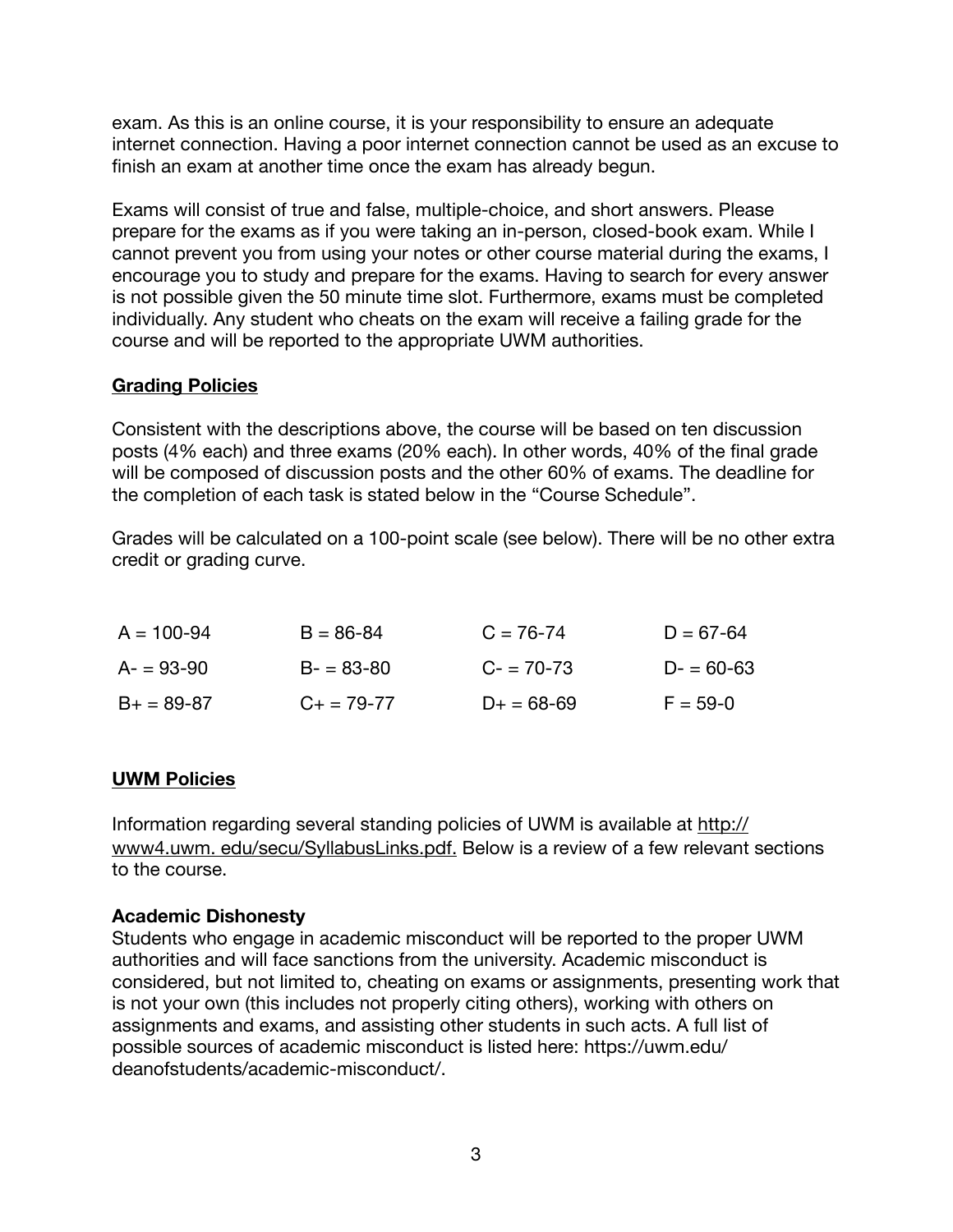## **Special Accommodations**

Students who need special accommodations to the course should contact me as soon as possible.

*Students with disabilities*. The University of Wisconsin Milwaukee supports the right of all enrolled students to a full and equal educational opportunity. The Americans with Disabilities Act (ADA), Wisconsin State Statute (36.12) require that students with disabilities be reasonably accommodated in instruction and campus life. Reasonable accommodations for students with disabilities is a shared faculty and student responsibility. Students are expected to inform faculty of their need for instructional accommodations by the end of the third week of the semester, or as soon as possible after a disability has been incurred or recognized. Faculty [I], will work either directly with the student or in coordination with the Accessibility Resource Center to identify and provide reasonable instructional accommodations. Disability information, including instructional accommodations as part of a student's educational record, is confidential and protected under FERPA. Verification of disability, class standards, the policy on the use of alternate materials and test accommodations can be found at the following: https://uwm.edu/arc/

*Religious observances*. For those seeking accommodations regarding religious beliefs, please contact me within the first three weeks of class to set new dates for exams or other assignments. Policies regarding accommodations for absences due to religious observance are found at the following: https://apps.uwm.edu/secu-policies/ storage/other/SAAP%201-2.%20Accommodation%20of%20Religious%20Beliefs.pdf

*Students called to active military duty*. Students with active military duty must contact me as soon as possible to make arrangements Accommodations for absences due to call-up of reserves to active military duty should be noted. [https://uwm.edu/](https://uwm.edu/onestop/students-called-to-active-duty/) [onestop/students-called-to-active-duty/](https://uwm.edu/onestop/students-called-to-active-duty/)

*COVID-19.* Students who become sick with COVID-19 must contact me within the first week of a positive test-result to discuss deadlines for assignments and exams. Further UWM information in regard to COVID-19 can be found here: *[https://uwm.edu/](https://uwm.edu/coronavirus/students/) [coronavirus/students/](https://uwm.edu/coronavirus/students/)*

## **Incompletes**

A notation of "incomplete" may be given in lieu of a final grade to a student who has carried a subject successfully until the end of a semester but who, because of illness or other unusual and substantiated cause beyond the student's control, has been unable to take or complete the final examination or to complete some limited amount of term [work. See https://apps.uwm.edu/secu-policies/storage/other/](https://apps.uwm.edu/secu-policies/storage/other/SAAP%201-13.%20Incomplete%20Grades.pdf) [SAAP%201-13.%20Incomplete%20Grades.pdf](https://apps.uwm.edu/secu-policies/storage/other/SAAP%201-13.%20Incomplete%20Grades.pdf)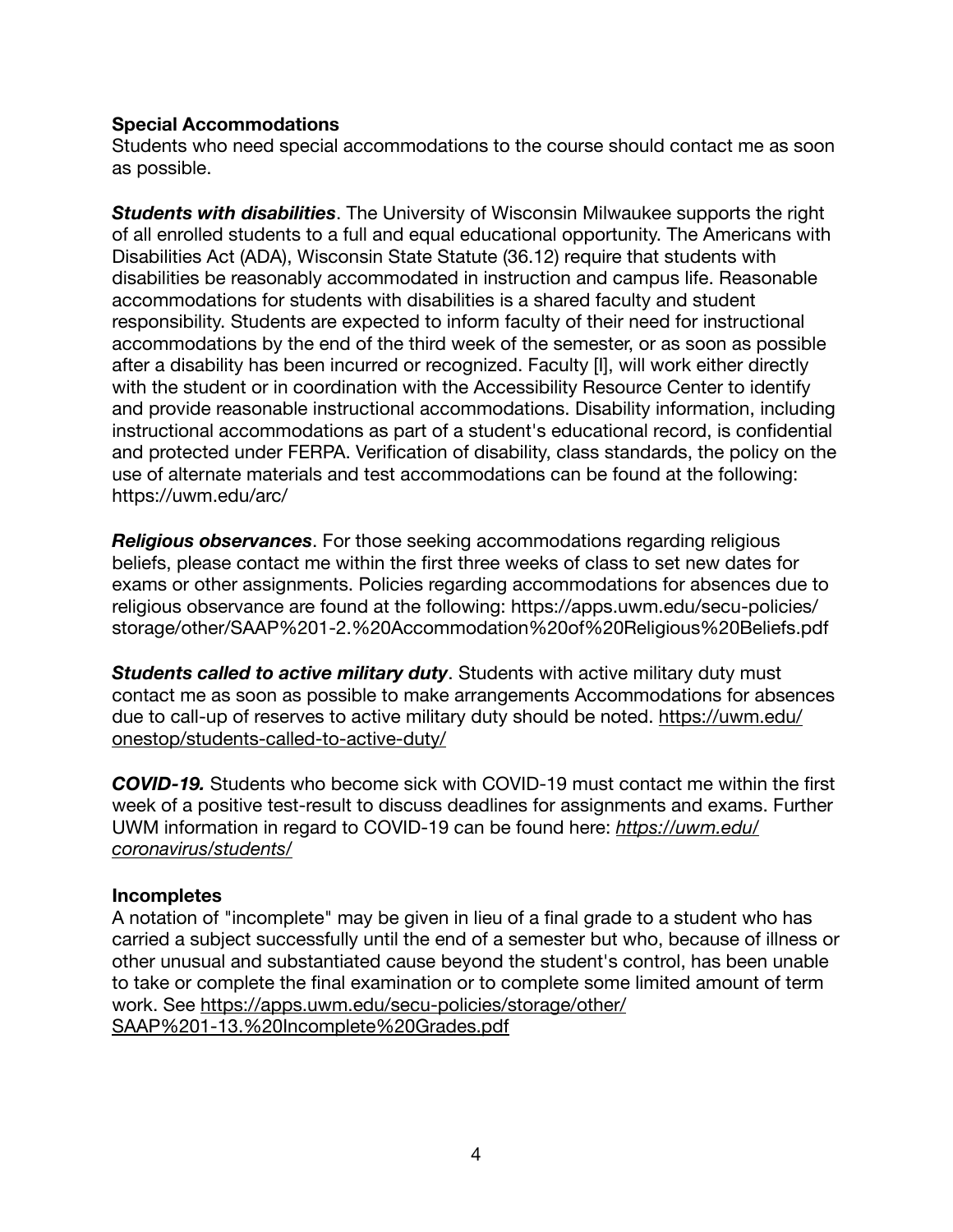#### **Discriminatory conduct**

Discriminatory conduct will not be tolerated by the University. It poisons the work and learning environment of the University and threatens the careers, educational experience, and well-being of students, faculty, and staff. See https://apps.uwm.edu/ secu-policies/storage/other/

SAAP%205-1.%20Discriminatory%20Conduct%20Policy.pdf

### **Course Schedule**

#### **Flow of the Course**

Each week will begin on Monday at 12:00 AM and end on Sunday at 11:59 PM. All discussion posts and exams must be completed and submitted before the Sunday night deadline (11:59 PM) for that week. Any course work submitted after the deadline will not be accepted without an approved university excuse. Having unreliable internet cannot be used as an excuse as the course requires you to have a trustworthy internet service to complete all coursework.

#### **Schedule**

#### **Week 1 (September 2-5): Syllabus and Introduction to the Course**

Please review the syllabus and post a brief introduction of yourself on the Discussion Board in Canvas labeled "Introduction".

## **Week 2 (September 6-12): The Globalization of International Relations**

Required reading: Chapter 1, The Globalization of International Relations Discussion Post 1 due by Sunday, September 12 at 11:59 PM

### **Week 3 (September 13-19): Realism**

Required Reading: Chapter 2, Realist Theories Discussion Post 2 due by Sunday, September 19 at 11:59 PM

**Week 4 (September 20-26): Liberalism and Other Social Theories**  Required Reading: Chapter 3, Liberal and Social Theories Discussion Post 3 due by Sunday, September 26 at 11:59 PM

### **Week 5 (September 27-October 3): Foreign Policy**

Required Reading: Chapter 4, Foreign Policy Discussion Post 4 due by Sunday, October 3 at 11:59 PM

### **Week 6 (October 4-10): Midterm 1 (covering weeks 2-5)**

Exam must be completed before 11:59 PM on Sunday, October 10

### **Week 7 (October 11-17): International Conflict**

Required Reading: Chapter 5, International Conflict